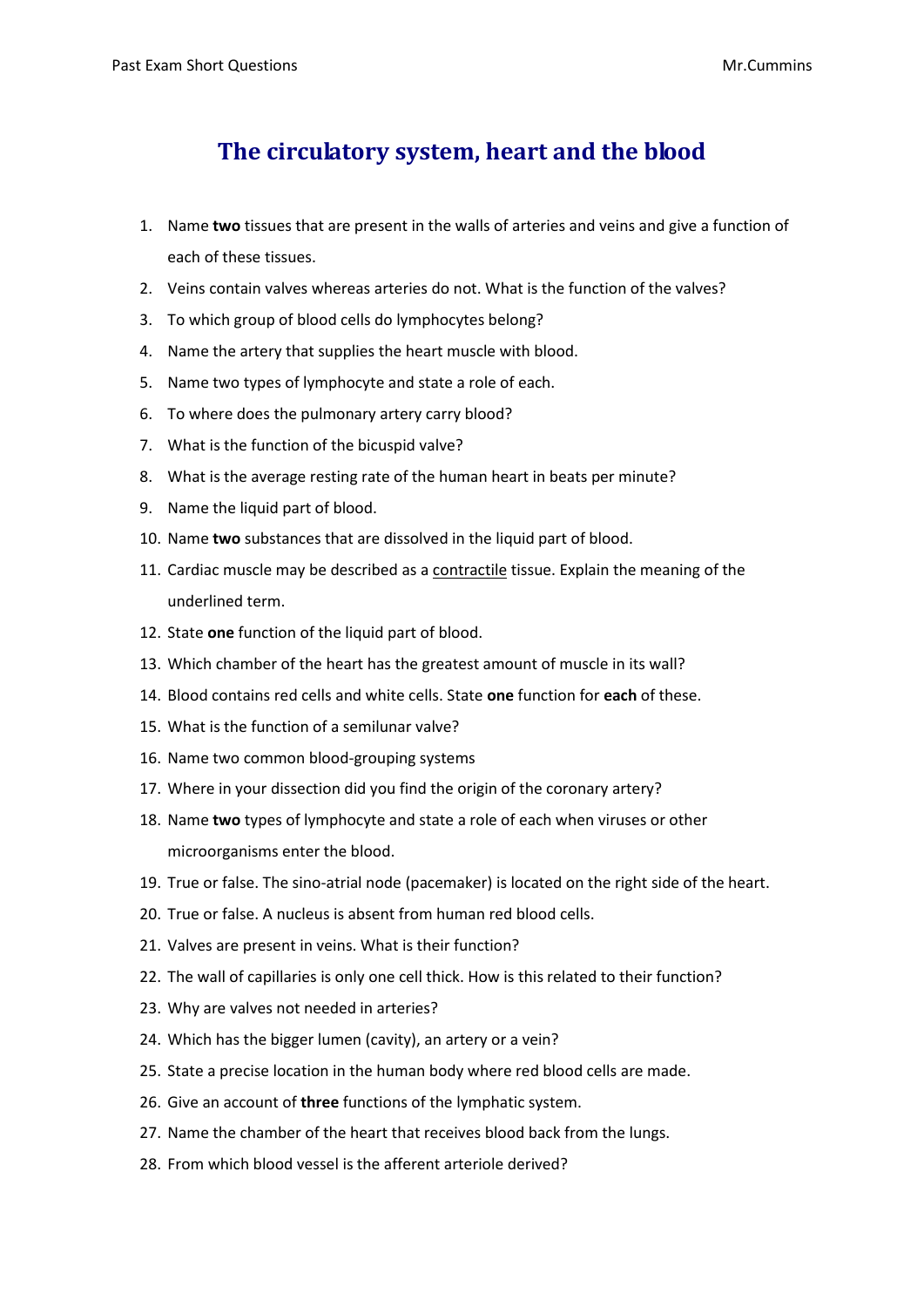- 29. Suggest a reason why it is important to know a person's blood group.
- 30. Is the blood in the Aorta oxygenated or deoxygenated?
- 31. Give **one** reason why the wall of the left ventricle is thicker than the wall of the right ventricle.
- 32. What is the role of the bicuspid valve?
- 33. What is blood plasma? Give a role for blood plasma.
- 34. Name **two** types of cell found in the blood and give a function for each of them.
- 35. The ABO blood group system has four blood groups. What are these **four** groups?
- 36. Name the following blood vessels:
	- 1. The vessels that carry blood from the aorta to the kidneys.
	- 2. The vessels that supply the heart's muscle with blood.
- 37. Name the blood vessel that joins the ileum to the liver.
- 38. To which main blood vessel does the renal artery link the kidney?
- 39. The human circulatory system has two circuits. Give the name of each of these circuits. Which of these circuits involves the pumping of blood by the left ventricle?
- 40. Write a short note on **each** of the following: 1. Pulse, 2. Blood pressure.
- 41. Comment on the effect of **each** of the following on the circulatory system: 1. Diet, 2. Exercise.
- 42. Give **two** ways, other than colour, in which a red blood cell differs in structure or composition from a typical body cell such as one in the cheek lining.
- 43. What is the role of the SA (sinoatrial) and AV (atrioventricular) nodes in the heart?
- 44. Give the **precise** locations of **both** the SA and the AV nodes in the heart.
- 45. Name the liquid part of blood.
- 46. Give two components of this liquid.
- 47. Name the blood vessel referred to in each of the following cases: (i) The vein connected to the lungs. (ii) The artery connected to the kidneys. (iii) The vein that joins the intestine to the liver.
- 48. The following questions relate to the human heart.
	- (i) Give the precise location of the heart in the human body.
	- (ii) What structure(s) protects the heart?
	- (iii) Name the upper chambers of the heart.
	- (iv) Name the valve between the upper and lower chambers on the left-hand side.
	- (v) What is the average resting human heart rate?
	- (vi) Give two factors which cause an increase in heart rate.